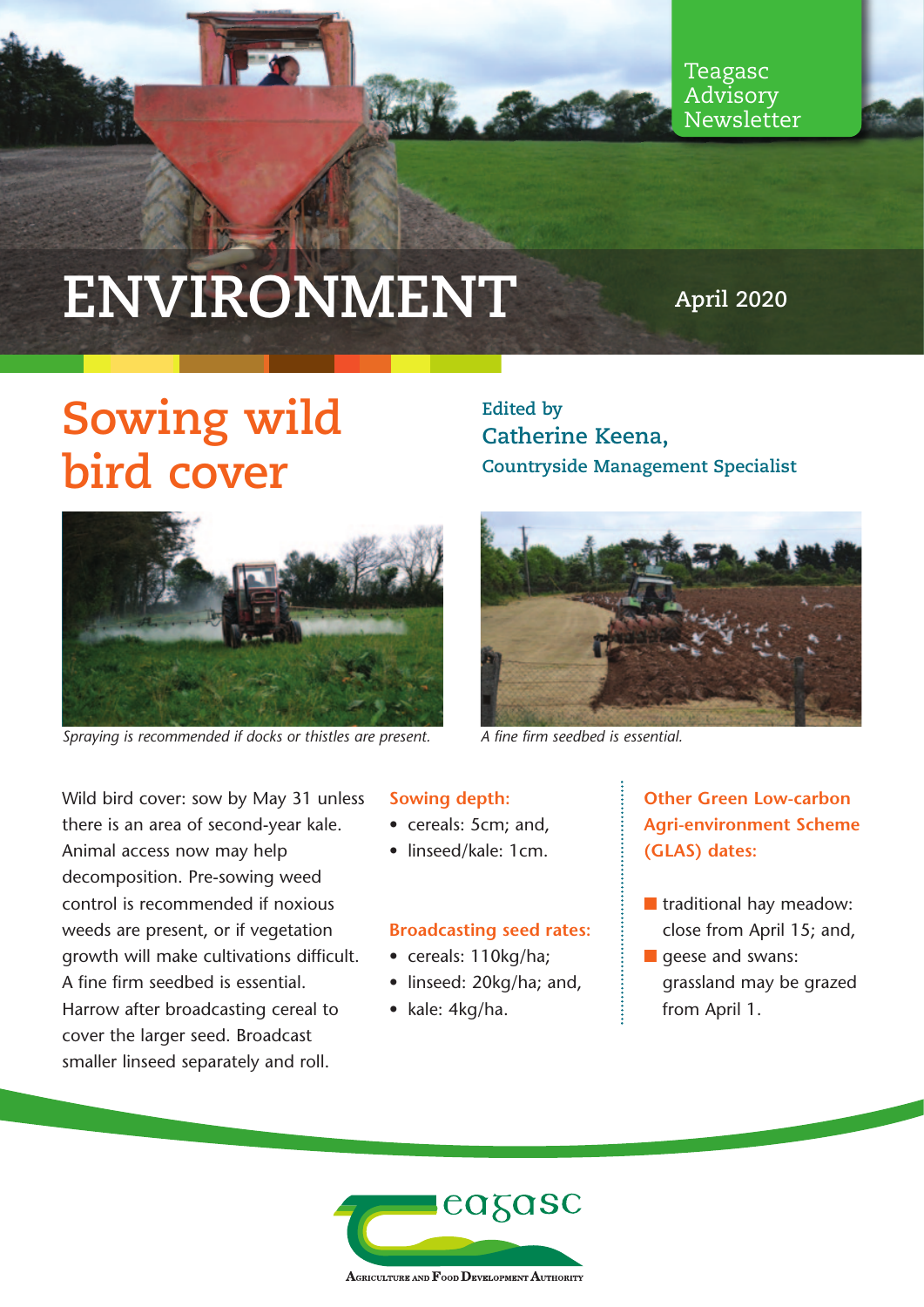## **New nitrates derogation**

|    | <b>MEASURE</b>                                                         | <b>COMMENTS</b>                                                                                                                                                                                                                                                                                                                                                                                               |
|----|------------------------------------------------------------------------|---------------------------------------------------------------------------------------------------------------------------------------------------------------------------------------------------------------------------------------------------------------------------------------------------------------------------------------------------------------------------------------------------------------|
| 1. | <b>Compulsory liming</b><br>programme                                  | From January 1, 2020, a full-scale farm liming programme to<br>a)<br>be carried out on farm where identified by soil sample results.<br>Only con-acre (one-year land) excluded.<br>b)<br>Lime applications must be recorded on annual fertiliser<br>$\mathsf{C}$<br>records.<br>Invoices will be required on inspection.<br>d)<br>Lime spread since date of soil samples will be taken into<br>e)<br>account. |
| 2. | <b>Low Emission Slurry</b><br><b>Spreading</b><br>(LESS)               | 2020: Applies to all slurry spread post April 15.<br>2021: Applies to all slurry spread post January 12.<br>Volume of slurry spread by LESS to be recorded on annual<br>a)<br>records.<br>Farmers required to have evidence of own<br>b)<br>machinery/contractor receipts.                                                                                                                                    |
| 3. | <b>Reduction in crude</b><br>protein percentage of<br>meals at grass   | Livestock with 100% grass diet from April 1-September 15.<br>2020: Max of 16% crude protein rations.<br>2021: Max of 15% crude protein rations.<br>Crude protein percentage to be recorded on feed statements.                                                                                                                                                                                                |
| 4. | <b>Attendance at</b><br>compulsory<br>environmental training<br>course | Mandatory course to be attended by all farmers in derogation.<br>Course details and content to be specified by the Department<br>a)<br>of Agriculture, Food and the Marine (DAFM).<br>Proof of attendance will be required!<br>b)<br>Must complete course before December 31, 2021.<br>C)                                                                                                                     |



*Liming as recommended by soil analysis allows fertiliser to be utilised effectively.*



*All slurry spread after April 15 must be by Low Emission Slurry Spreading (LESS).*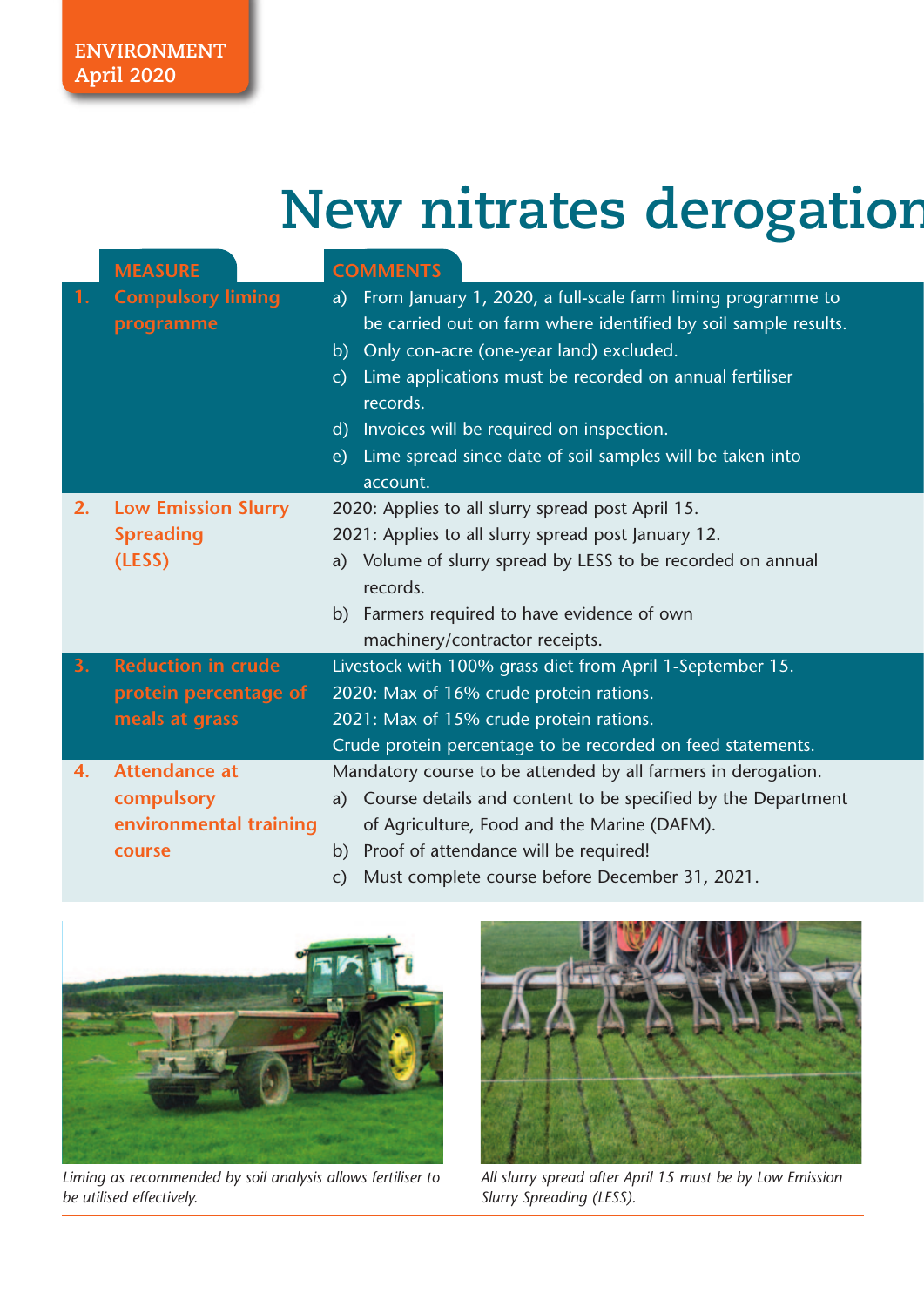## **n requirements for 2020**

| 5. | <b>MEASURE</b><br><b>Grassland</b><br>management  | <b>COMMENTS</b><br>From January 1, 2020 there are two options:<br>complete a minimum of 20 grass measurements on<br>PastureBase Ireland; or,<br>attend a grassland management course – details to be<br>finalised by the DAFM and course to be completed by<br>December 31, 2021. |
|----|---------------------------------------------------|-----------------------------------------------------------------------------------------------------------------------------------------------------------------------------------------------------------------------------------------------------------------------------------|
| 6. | Inclusion of clover in<br>grass seed mixtures     | From January 1, 2020, grass seed mixtures must include a<br>minimum of 1.5kg per hectare of naked white or red clover seed,                                                                                                                                                       |
|    |                                                   | or 2.5kg of pelleted clover seed.                                                                                                                                                                                                                                                 |
| 7. | <b>Exclusion of</b><br>commonage/rough<br>grazing | From January 1, 2020, lands declared as commonage or rough<br>grazing on your Basic Payment Scheme (BPS) application will be<br>allocated a maximum of 170kg organic nitrogen (N) per hectare,<br>with a resultant reduced allowance of chemical fertiliser.                      |

- From January 1, 2020, you must choose one of the following:  $\blacksquare$  leave at least one mature whitethorn or blackthorn tree in every 300m of hedgerow; or,
	- $\blacksquare$  maintain hedges on a minimum three-year cycle to encourage hedgerow flowering and fruiting.



**8. Improve farm**

**biodiversity**



*Clover must be included in seed mixes. New whitethorn sapling retained in a topped hedgerow, which will provide flowers for bees and haws for birds.*